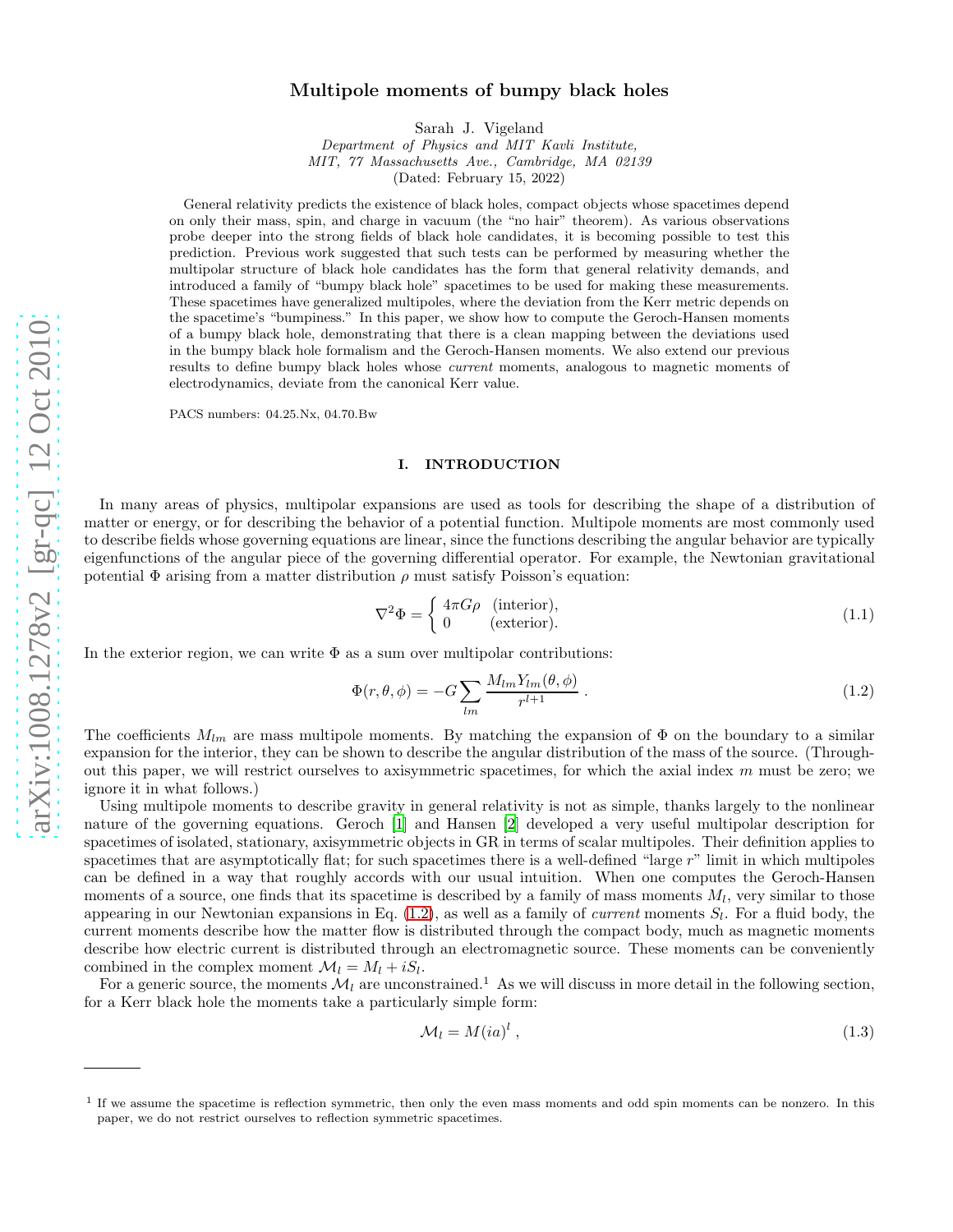where  $\mathcal{M}_l$  is the lth moment, M is the total mass of the black hole, a is its spin parameter, and we are using units where  $G = c = 1$ . (We neglect the astrophysically uninteresting possibility of a black hole with macroscopic charge.) This is a statement of the "no-hair" theorem: the spacetime of a Kerr black hole is completely described by its mass and spin [\[3](#page-14-2)].

The sharply constrained nature of the Kerr multipoles implied by Eq. [\(1.3\)](#page-0-1) suggests that this relation may be useful as a test of black hole spacetimes: if the spacetime is Kerr, then knowledge of only two moments is needed to determine all of the others. Ryan [\[4\]](#page-14-3) was the first to build a scheme to test this idea, constructing spacetimes in which all of the moments were arbitrary. This scheme was sufficient to prove the principle of the idea, but did not work well for building spacetimes good deep into the strong field. Collins and Hughes [\[5](#page-14-4)] noted that, if general relativity correctly describes black hole candidates, then testing their nature amounts to trying to falsify the hypothesis that they are Kerr black holes. They suggested formulating black hole tests as a null experiment by examining spacetimes for which

$$
\mathcal{M}_l = M(ia)^l + \delta \mathcal{M}_l , \qquad (1.4)
$$

and using measurements to test whether  $\delta M_l = 0$ , as it should if they are Kerr black holes.

Collins and Hughes formulated a simple version of this test by showing how to deform the multipoles of a nonrotating black hole. Glampedakis and Babak [\[6\]](#page-14-5) extended this idea by modifying the quadrupole moment of a Kerr black hole. Though not as generic in the form of the moment that can be modified, this significantly improved the astrophysical relevance of this test by allowing for spacetimes with angular momentum. Vigeland and Hughes [\[7\]](#page-14-6) then improved the Collins and Hughes construction, using the Newman-Janis algorithm [\[8](#page-14-7)] to transform bumpy Schwarzschild black holes into bumpy Kerr black holes. Their approach allows one to vary any of the spacetime's mass moments, an important consideration since black hole candidates may agree with the Kerr metric's multipoles up to some  $l_{\text{max}}$  but differ for  $l > l_{\text{max}}$ .

We have chosen to focus on the Geroch-Hansen moments, as opposed to the tensor moments described by Thorne [\[9\]](#page-14-8), for the sake of simplicity. However, as we discuss in Sec. [II,](#page-2-0) Geroch-Hansen moments are only defined for spacetimes for which  $R_{\mu\nu} = 0$ . As we show in Sec. [IV](#page-7-0) and [VI,](#page-11-0) when we add bumps to the Kerr metric, the spacetime is no longer vacuum in GR. It will turn out that for the perturbations we have considered, the nonvacuum nature is of sufficiently "high order" (in a sense made precise in Sec. [IV\)](#page-7-0) that we can still define Geroch-Hansen moments up to some order. In order to study the multipolar structure of other kinds of perturbations to the Kerr metric, we would need to calculate the spacetime's tensor moments. For example, this would facilitate analyzing the "bumpiness" of black holes in other theories of gravity, such as dynamical Chern-Simons extensions to general relativity. We leave this for future work.

The purpose of this paper is twofold. First, we map the mass perturbations described in [\[7](#page-14-6)] to perturbations in the Geroch-Hansen moments  $\delta M_l$ . In constructing a bumpy black hole, we work in a few different coordinate systems, and specify the spacetime's bumps by adding a function which is proportional to a spherical harmonic in one of those coordinate systems. Our goal is to demonstrate that this choice maps in a natural way to the spacetime's Geroch-Hansen moments. For example, a bump which is built from an  $l = 2$  spherical harmonic changes the even Geroch-Hansen moments above the  $l = 2$  moment. In principle, one could construct a change to a single Geroch-Hansen mass moment by including multiple appropriately weighted spherical harmonic terms in the bumpy black hole spacetime.

Second, we show how one can build bumpy black hole spacetimes for which the current moments are modified. This expands the domain of tests that one can perform, making it possible to test the full range of the gravitational moments. For example, Yunes and Pretorius [\[10\]](#page-14-9) showed that dynamical Chern-Simons extensions to general relativity lead to a rotating black hole solution that is not the Kerr metric; in the slow rotation limit, the spacetime's moments are the same as Kerr for  $l < 3$ , but its  $l = 4$  current moment differs from the Kerr value [\[11](#page-14-10)]. Having control over both a spacetime's mass and spin moments completes our ability to build bumpy black holes and allows us to test the Kerr metric in great detail. We show that the spin moment perturbations behave similarly to the mass moment perturbations; if we add an order l spin moment perturbation, which we define in Sec. [V](#page-9-0) and [VI,](#page-11-0) we leave the spin moments unchanged up to order l. When we allow for both mass moment and spin moment perturbations, the bumpy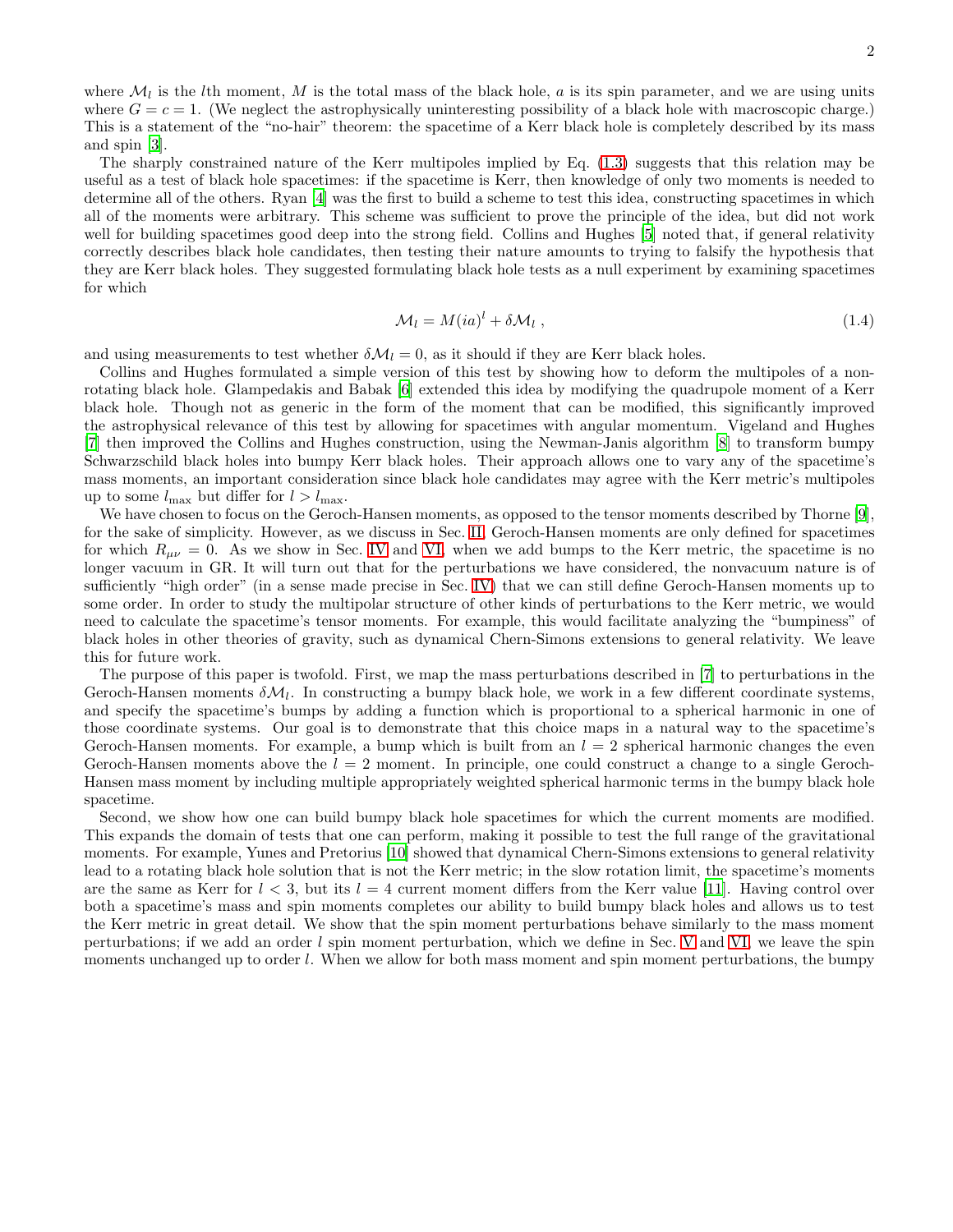Kerr spacetime is described by three perturbation potentials  $\psi_1$ ,  $\gamma_1$ , and  $\sigma_1$ :

$$
ds^{2} = -\left[ (1+2\psi_{1}) \left( 1 - \frac{2Mr}{\Sigma} \right) + \frac{4aMr}{\Sigma^{2}} \sigma_{1}(r,\theta) \right] dt^{2} - \gamma_{1} \frac{4a^{2}Mr\sin^{2}\theta}{\Delta\Sigma} dt dr - \left[ (1+2\psi_{1} - \gamma_{1}) \frac{4aMr\sin^{2}\theta}{\Sigma} + 4\sigma_{1} \left( \frac{(r^{2} + a^{2})2Mr}{\Sigma^{2}} + \frac{\Delta}{\Sigma} - \frac{\Delta}{2\Sigma - 4Mr} \right) \right] dt d\phi + (1+2\gamma_{1} - 2\psi_{1}) \frac{\Sigma}{\Delta} dr^{2} + 2\gamma_{1} \left[ 1 + \frac{2Mr(r^{2} + a^{2})}{\Delta\Sigma} \right] a \sin^{2}\theta dr d\phi + (1+2\gamma_{1} - 2\psi_{1}) \Sigma d\theta^{2} + \left[ (r^{2} + a^{2})^{2} - a^{2}\Delta \sin^{2}\theta + (\gamma_{1} - \psi_{1}) \frac{8a^{2}M^{2}r^{2}\sin^{2}\theta}{\Sigma - 2Mr} - 2\psi_{1} \frac{\Sigma^{2}\Delta}{\Sigma - 2Mr} + \frac{4aMr}{\Sigma - 2Mr} \sigma_{1} \left( \Delta + \frac{2Mr(r^{2} + a^{2})}{\Sigma} \right) \right] \frac{\sin^{2}\theta}{\Sigma} d\phi^{2},
$$
(1.5)

where  $\Sigma = r^2 + a^2 \cos^2 \theta$ ,  $\Delta = r^2 - 2Mr + a^2$ , and we are using Boyer-Lindquist coordinates. In the following sections, we will treat mass perturbations and spin perturbations separately; we include the complete bumpy Kerr metric here for completeness.

The remainder of this paper is organized as follows. In Sec. [II,](#page-2-0) we review in detail how Geroch-Hansen moments are calculated, and demonstrate the procedure on the Kerr spacetime. We then apply this procedure to the Schwarzschild spacetime with mass perturbations in Sec. [III,](#page-5-0) followed by a Kerr spacetime with mass perturbations in Sec. [IV.](#page-7-0) Finally, we present our procedure for perturbing the spin moments of both Schwarzschild (Sec. [V\)](#page-9-0) and Kerr (Sec. [VI\)](#page-11-0) black holes. We conclude in Sec. [VII](#page-13-0) by discussing some directions for future work in this problem. We adopt the following conventions in this paper. We work in geometrized units where  $G = c = 1$ . When writing tensors, we use a Greek letter to indicate a spacetime index, and a Latin letter to indicate a spatial index.

### <span id="page-2-0"></span>II. COMPUTING GEROCH-HANSEN MOMENTS

We begin our analysis by showing how to compute the Geroch-Hansen moments for the spacetime of a compact object. As an important example, we demonstrate the procedure on the Kerr metric, which in Boyer-Linquist coordinates is written

$$
ds^{2} = -\left(1 - \frac{2Mr}{\Sigma}\right)dt^{2} - \frac{4aMr\sin^{2}\theta}{\Sigma}dt\,d\phi + \frac{\Sigma}{\Delta}dr^{2} + \Sigma d\theta^{2} + \left[(r^{2} + a^{2})^{2} - a^{2}\Delta\sin^{2}\theta\right]\frac{\sin^{2}\theta}{\Sigma}d\phi^{2}.
$$
 (2.1)

In order to compute the Geroch-Hansen moments, the spacetime must have a timelike Killing vector and be asymptotically flat. Let the spacetime's Killing tensor be  $K^{\alpha}$ , and let the manifold V be the 3-surface orthogonal to this vector. The metric on  $V$  can be written

$$
h_{ij} = \lambda g_{ij} + K_i K_j \,, \tag{2.2}
$$

where  $\lambda = -K^{\alpha}K_{\alpha}$  is the norm of  $K^{\alpha}$ . To calculate the moments, we perform a conformal transformation to map infinity onto a point  $\Lambda$ . The space is asymptotically flat if it can be conformally mapped to a 3-space  $\tilde{V}$  which satisfies  $\lceil 1 \rceil$ 

- (i)  $\tilde{V} = V \cup \Lambda$ , where  $\Lambda$  is a single point;
- (ii)  $\tilde{h}_{ij} = \Omega^2 h_{ij}$  is the conformal metric;
- (iii)  $\Omega|_{\Lambda} = 0$ ,  $\tilde{D}_i \Omega \Big|_{\Lambda} = 0$ ,  $\tilde{D}_i \tilde{D}_j \Omega \Big|_{\Lambda} = 2\tilde{h}_{ij}$ ;

where  $\Omega$  is the conformal factor and  $\tilde{D}_i$  is the derivative operator associated with  $\tilde{h}_{ij}$ . The conformal metric has the form [\[12](#page-14-11)]

<span id="page-2-1"></span>
$$
ds^{2} = dr^{2} + r^{2}d\theta^{2} + r^{2}\sin^{2}\theta \ e^{-2\beta(r,\theta)}d\phi^{2} .
$$
 (2.3)

The function  $\beta(r, \theta)$  parametrizes the deviation of the conformal metric from sphericity.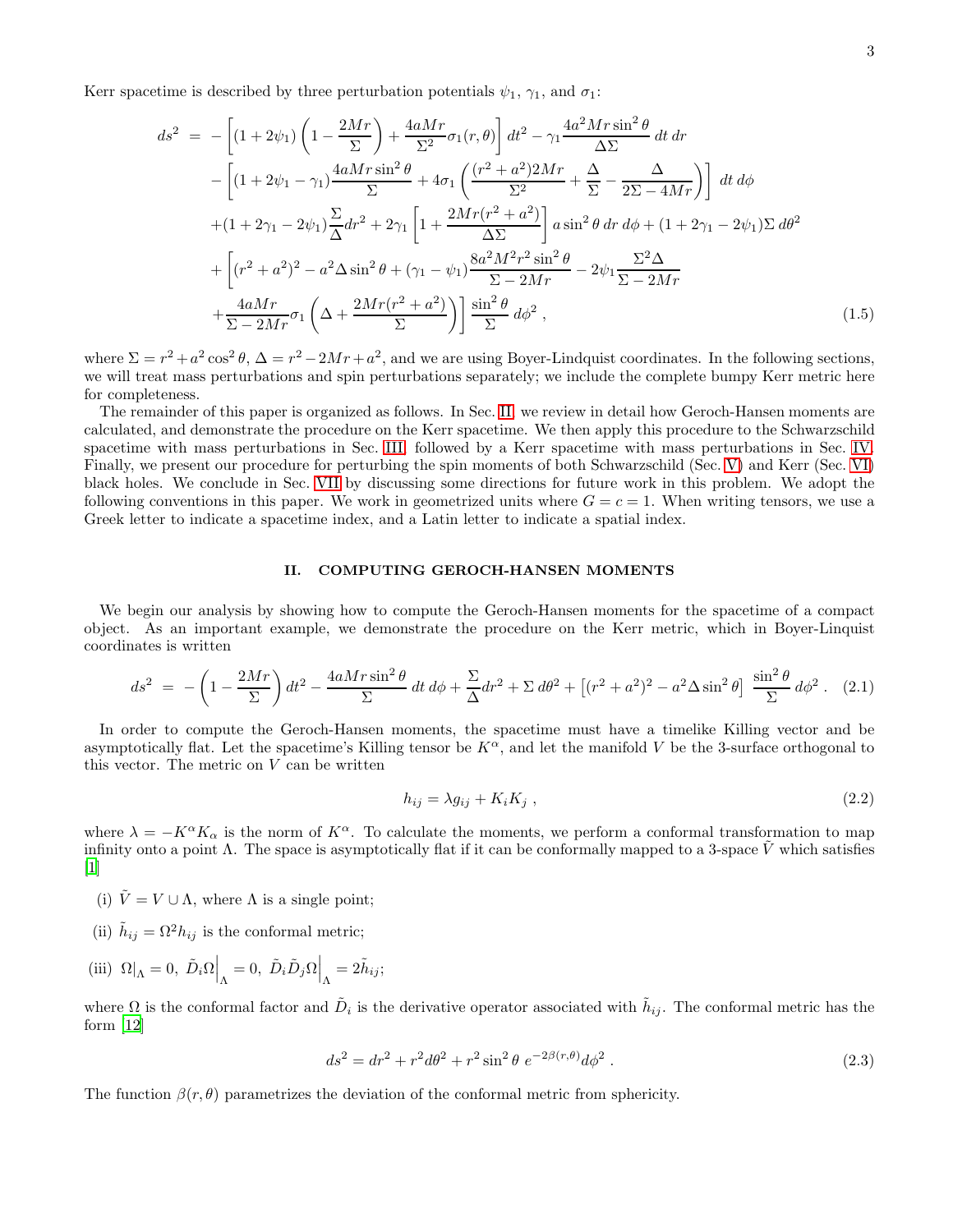In order to construct the spacetime's Geroch-Hansen moments, we need its Ernst potential [\[13\]](#page-14-12) and the conformal factor  $\Omega$ . We begin with the Ernst potential, which we build from the norm  $\lambda$  and twist  $\omega$  of  $K^{\alpha}$ . For the Kerr metric, the norm is given by

$$
\lambda = 1 - \frac{2Mr}{\Sigma} \,. \tag{2.4}
$$

The twist is related to the "generalized  $\text{curl}^{2}$  of the timelike Killing vector,

$$
\omega_{\alpha} = \epsilon_{\alpha\beta\gamma\delta} K^{\beta} \nabla^{\gamma} K^{\delta} . \tag{2.5}
$$

From the Bianchi identities, we can write the curl as [\[14\]](#page-14-13)

$$
\nabla_{[\alpha} \ \omega_{\beta]} = -\epsilon_{\alpha\beta\gamma\delta} K^{\gamma} R^{\delta}_{\ \nu} K^{\nu} \ . \tag{2.6}
$$

For a spacetime that is vacuum in GR, the condition  $R_{\mu\nu} = 0$  implies that  $\nabla_{[a} \omega_{b]} = 0$ . This allows us to write  $\omega_{\alpha} = \overline{\nabla}_{\alpha} \omega$ , where the scalar function  $\omega$  is the twist of  $K^{\alpha}$ . (If  $R_{\mu\nu} \neq 0$ , we cannot construct the Ernst potential. We will discuss this issue in more detail in Sec. [IV](#page-7-0) and [VI.](#page-11-0)) For the Kerr spacetime, we find

$$
\omega = -\frac{2Ma\cos\theta}{\Sigma} \,. \tag{2.7}
$$

We then combine the norm and twist into the complex quantity

$$
\epsilon = \lambda + i\omega \tag{2.8}
$$

$$
= 1 - \frac{2Mr}{\Sigma} - i\frac{2Ma\cos\theta}{\Sigma}, \qquad (2.9)
$$

where on the second line we have specialized to Kerr. From this, two definitions of the Ernst potential appear in the literature: Ref. [\[13](#page-14-12)] defines it as

<span id="page-3-0"></span>
$$
\Xi = \frac{1+\epsilon}{1-\epsilon},\tag{2.10}
$$

while [\[15\]](#page-14-14) defines the Ernst potential as

$$
\xi = \frac{1 - \epsilon}{1 + \epsilon} \,. \tag{2.11}
$$

These definitions are simply related to one another  $(\xi = \Xi^{-1})$ . We find the potential  $\xi$  to be most useful for computing multipoles of bumpy black hole spacetimes, but we use  $\Xi$  to perturb a spacetime's current multipoles.

Next, we must find the conformal factor Ω. We begin by defining a new radial coordinate  $\bar{R}$  according to

$$
r = \bar{R}^{-1} \left( 1 + M\bar{R} + \frac{M^2 - a^2}{4} \bar{R}^2 \right) \,. \tag{2.12}
$$

The point  $\Lambda$  corresponds to  $\bar{R}=0$ . The conformal factor is given by

$$
\Omega = \frac{\bar{R}^2}{\sqrt{\left(1 - \frac{M^2 - a^2}{4}\bar{R}^2\right)^2 - a^2\bar{R}^2\sin^2\theta}}\,,\tag{2.13}
$$

and the conformal metric is given by

$$
ds^{2} = d\bar{R}^{2} + \bar{R}^{2}d\theta^{2} + \bar{R}^{2}\sin^{2}\theta \ d\phi^{2} \left[1 - \left(\frac{4a\bar{R}\sin\theta}{4 - (M^{2} - a^{2})\bar{R}^{2}}\right)^{2}\right]^{-1}.
$$
 (2.14)

<sup>2</sup> Normally, the curl of a vector is only defined in a 3-dimensional vector space; we follow the lead of Ref. [\[15\]](#page-14-14) in generalizing the notion of the curl here.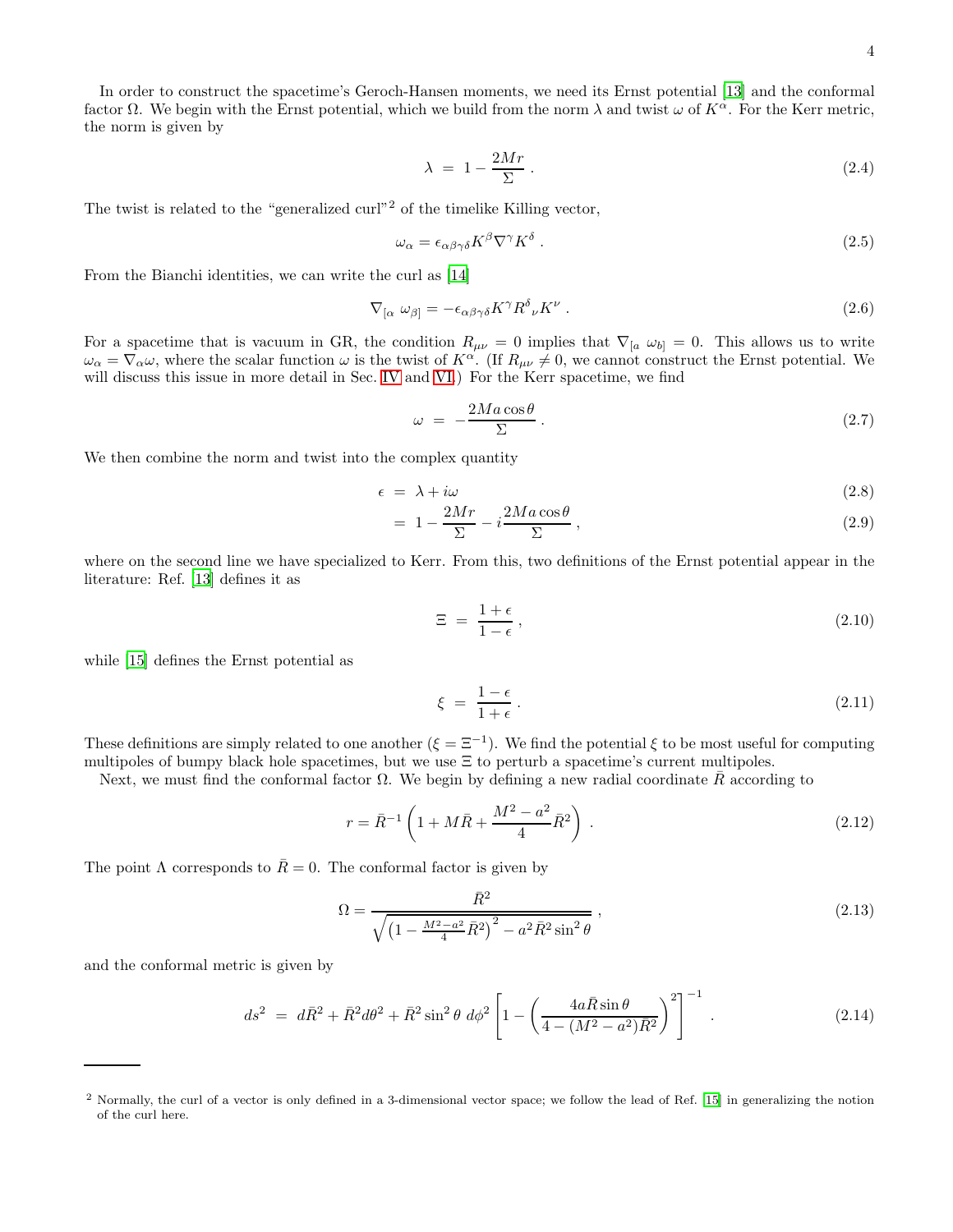This corresponds to  $\beta$  equal to

$$
\beta = \frac{1}{2} \ln \left[ 1 - \left( \frac{4a\bar{R}\sin\theta}{4 - (M^2 - a^2)\bar{R}^2} \right)^2 \right].
$$
\n(2.15)

As shown by Bäckdahl and Herberthson [\[12](#page-14-11)], the multipole moments can be computed from derivatives of a function y, which we now describe. Begin by defining  $\tilde{\phi}$ , a conformally weighted variant of the Ernst potential  $\xi$ ,

$$
\tilde{\phi} = \Omega^{-1/2} \xi \tag{2.16}
$$

and new cylindrical coordinates  $\tilde{z}$  and  $\tilde{\rho}$ :

$$
\tilde{z} = \bar{R}\cos\theta \,,\tag{2.17}
$$

$$
\tilde{\rho} = \bar{R}\sin\theta \,. \tag{2.18}
$$

We now write the potential  $\tilde{\phi}$  as a function of these variables,  $\tilde{\phi}(\tilde{z}, \tilde{\rho})$ , and introduce yet another variation:

$$
\phi_L(\bar{R}) = \tilde{\phi}(\bar{R}, i\bar{R}) \tag{2.19}
$$

We need to define a few more functions related to the metric:

$$
\beta_L(\bar{R}) = \beta(\bar{R}, i\bar{R}), \qquad (2.20)
$$

$$
\kappa_L(\bar{R}) = -\ln\left[1 - \bar{R}\int_0^{\bar{R}} \frac{e^{2\beta_L(\bar{R}')}-1}{\bar{R}'^2} d\bar{R}' - \bar{R}C\right] + \beta_L(\bar{R}), \qquad (2.21)
$$

where  $\beta$  is defined in Eq. [\(2.3\)](#page-2-1) and C is the integration constant. We can choose the gauge so that  $C = 0$ . The multipoles are calculated from the function

$$
y(\bar{R}) = e^{-\kappa_L(\bar{R})/2} \phi_L(\bar{R}), \qquad (2.22)
$$

with the *l*th multipole moment given by

$$
\mathcal{M}_l = \frac{2^l l!}{(2l)!} \left. \frac{d^l y}{d\rho^l} \right|_{\rho=0} , \qquad (2.23)
$$

where  $\rho(\bar{R}) = \bar{R}e^{\kappa_L(\bar{R}) - \beta_L(\bar{R})}$ .

For the Kerr spacetime, the potential  $\phi_L$  is given by

$$
\phi_L(\bar{R}) = \frac{M(1 + ia\bar{R})}{\left(1 + a^2\bar{R}^2\right)^{3/4}}.
$$
\n(2.24)

The functions  $\beta_L(\bar{R})$  and  $\kappa_L(\bar{R})$  are given by

$$
\beta_L(\bar{R}) = \frac{1}{2} \ln \left[ 1 + a^2 \bar{R}^2 \right],\tag{2.25}
$$

$$
\kappa_L(\bar{R}) = \frac{1}{2} \ln \left[ \frac{1 + a^2 R^2}{(1 - a^2 \bar{R}^2)^2} \right].
$$
\n(2.26)

Then the variable  $\rho$  is given by  $\rho = \bar{R}(1 - a^2 \bar{R}^2)^{-1}$  and

$$
y(\bar{R}) = \frac{M\sqrt{1 - a^2 \bar{R}^2}}{1 - ia\bar{R}}.
$$
\n(2.27)

In this case, the multipoles can be written compactly as

$$
\mathcal{M}_l = M(ia)^l \tag{2.28}
$$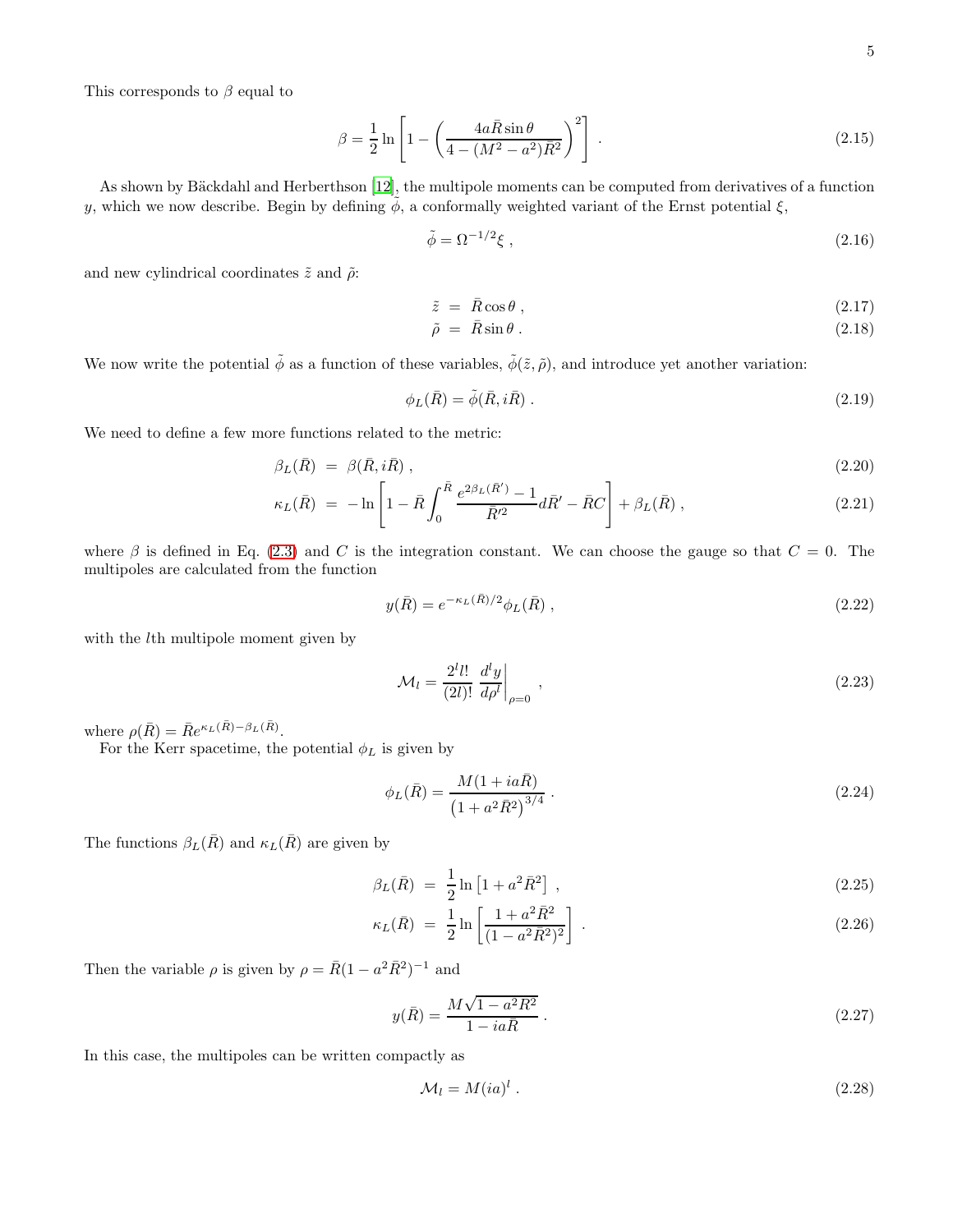# <span id="page-5-0"></span>III. PERTURBATIONS TO THE MASS MOMENTS: SCHWARZSCHILD BACKGROUND

In this section and the following one, we apply this procedure to compute the multipoles of bumpy black hole spacetimes as presented in Ref. [\[7\]](#page-14-6). We begin with a bumpy Schwarzschild black hole:

$$
ds^{2} = -(1+2\psi_{1})\left(1-\frac{2M}{r}\right)dt^{2} + (1+2\gamma_{1}-2\psi_{1})\left(1-\frac{2M}{r}\right)^{-1}dr^{2} + (1+2\gamma_{1}-2\psi_{1})r^{2}d\theta^{2} + (1-2\psi_{1})r^{2}\sin^{2}\theta d\phi^{2}.
$$
\n(3.1)

The perturbation to the mass moments is described by the potentials  $\psi_1$  and  $\gamma_1$ , with  $\psi_1 = \gamma_1 = 0$  corresponding to a Schwarzschild black hole. We further restrict ourselves to perturbations for which the metric satisfies the vacuum Einstein equations to first order; thus the potential  $\psi_1$  must satisfy Laplace's equation:

<span id="page-5-1"></span>
$$
\frac{\partial^2 \psi_1}{\partial \rho^2} + \frac{1}{\rho} \frac{\partial \psi_1}{\partial \rho} + \frac{\partial^2 \psi_1}{\partial z^2} = 0
$$
\n(3.2)

where the Weyl coordinates  $(\rho, z)$  are related to Schwarzschild coordinates by

<span id="page-5-2"></span>
$$
\rho = r \sin \theta \sqrt{1 - \frac{2M}{r}}, \qquad (3.3)
$$

$$
z = (r - M)\cos\theta. \tag{3.4}
$$

Because  $\psi_1$  satisfies Laplace's equation in Weyl coordinates, we can take it to be a spherical harmonic times an appropriate power of  $1/\sqrt{\rho^2+z^2}$ . Once we specify  $\psi_1$ , the potential  $\gamma_1$  is calculated by integrating a constraint equation involving the perturbation  $\psi_1$  and the background potentials  $\psi_0$  and  $\gamma_0$ , which are given by

$$
\psi_0(r,\theta) = \frac{1}{2}\ln\left(1 - \frac{2M}{r}\right),\tag{3.5}
$$

$$
\gamma_0(r,\theta) = -\frac{1}{2}\ln\left(1 + \frac{M^2 \sin^2\theta}{r^2 - 2Mr}\right) \,. \tag{3.6}
$$

See [\[7\]](#page-14-6) for further details.

The norm and twist of the timelike Killing vector field, to first order in the perturbation, are given by

$$
\lambda = (1 + 2\psi_1) \left( 1 - \frac{2M}{r} \right) , \qquad (3.7)
$$

$$
\omega = 0. \tag{3.8}
$$

The Ernst potential is given by

$$
\xi = \frac{M}{r - M} - \left[1 - \left(\frac{M}{r - M}\right)^2\right] \psi_1.
$$
\n(3.9)

The conformal factor becomes

$$
\Omega = \bar{R}^2 \left( 1 - \frac{M^2}{4} \bar{R}^2 \right)^{-1} (1 - \gamma_1) , \qquad (3.10)
$$

and the conformal metric is

$$
ds^{2} = d\bar{R}^{2} + \bar{R}^{2}d\theta^{2} + (1 - 2\gamma_{1})\bar{R}^{2}\sin^{2}\theta \ d\phi^{2}, \qquad (3.11)
$$

where  $\overline{R}$  has the same definition as for an unperturbed Schwarzschild spacetime,

$$
r = \bar{R}^{-1} \left( 1 + M\bar{R} + \frac{M^2 \bar{R}^2}{4} \right) . \tag{3.12}
$$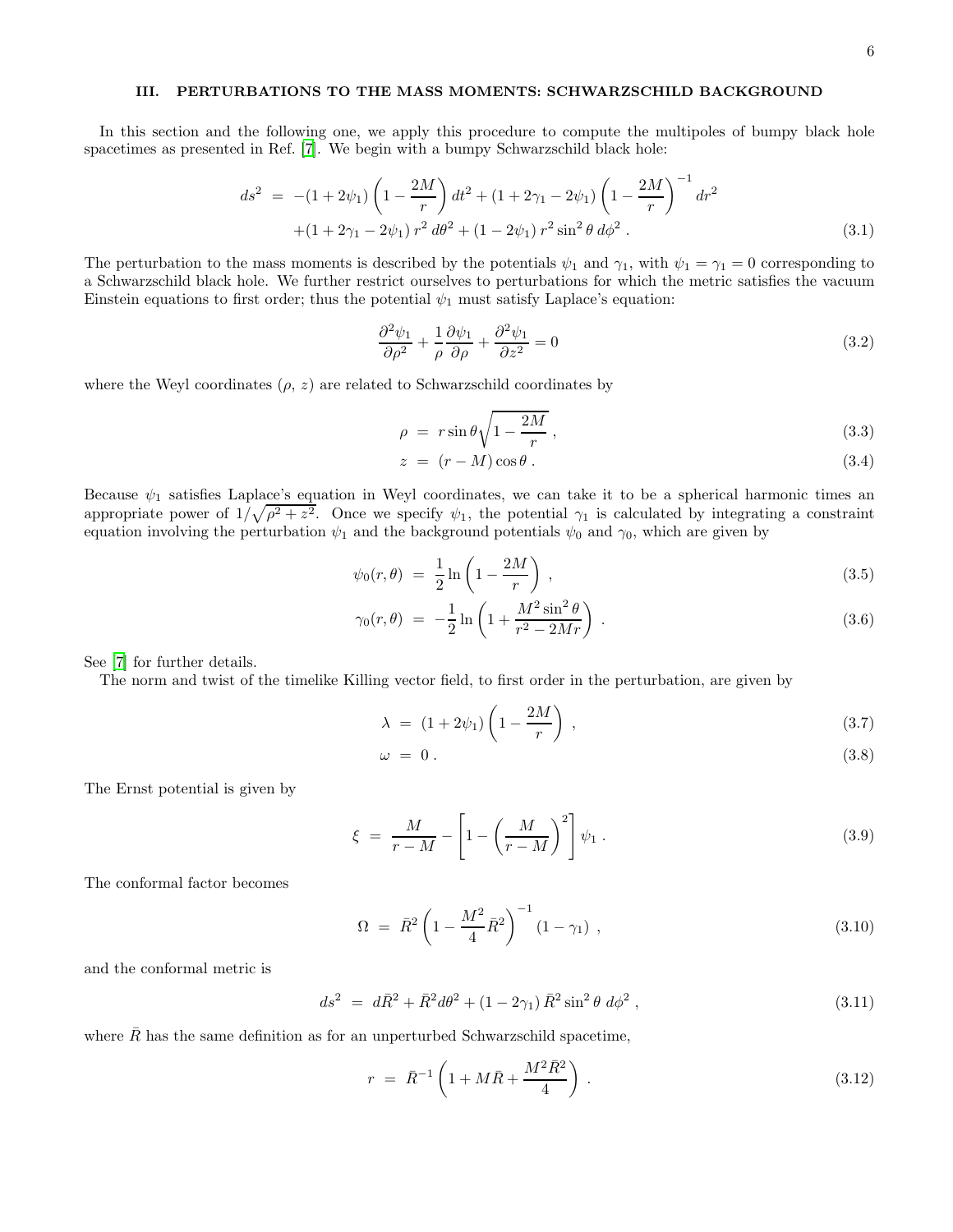# A.  $l = 2$  mass perturbation

Now we calculate the perturbations to the moments for particular choices of  $\psi_1$  and  $\gamma_1$ . We begin by considering a solution to Eq.  $(3.2)$  that has the form of an  $l = 2$  spherical harmonic:

$$
\psi_1^{l=2}(\rho, z) = \frac{B_2 M^3}{4} \sqrt{\frac{5}{\pi}} \frac{1}{(\rho^2 + z^2)^{3/2}} \left[ \frac{3z^2}{\rho^2 + z^2} - 1 \right] . \tag{3.13}
$$

We use Eq. [\(3.3\)](#page-5-2) and [\(3.4\)](#page-5-2) to write  $\psi_1^{l=2}$  in terms of Schwarzschild coordinates:

<span id="page-6-0"></span>
$$
\psi_1^{l=2}(r,\theta) = \frac{B_2 M^3}{4} \sqrt{\frac{5}{\pi}} \frac{1}{d(r,\theta)^3} \left[ \frac{3(r-M)^2 \cos^2 \theta}{d(r,\theta)^2} - 1 \right],
$$
\n(3.14)

where

<span id="page-6-3"></span>
$$
d(r,\theta) \equiv (r^2 - 2Mr + M^2 \cos^2 \theta)^{1/2} . \tag{3.15}
$$

The potential  $\gamma_1$  that corresponds to this choice of  $\psi_1$  is

<span id="page-6-1"></span>
$$
\gamma_1(r,\theta) = B_2 \sqrt{\frac{5}{\pi}} \left[ \frac{(r-M)}{2} \frac{\left[c_{20}(r) + c_{22}(r)\cos^2\theta\right]}{d(r,\theta)^5} - 1 \right],\tag{3.16}
$$

where

$$
c_{20}(r) = 2(r - M)^4 - 5M^2(r - M)^2 + 3M^4,
$$
\n(3.17)

$$
c_{22}(r) = 5M^2(r - M)^2 - 3M^4. \tag{3.18}
$$

We calculate the multipole moments for the bumpy Schwarzschild spacetime by following the procedure laid out in Sec. [II.](#page-2-0) The first few multipole moments are listed below:

$$
\delta \mathcal{M}_0 = 0, \qquad (3.19)
$$

$$
\delta \mathcal{M}_1 = 0, \qquad (3.20)
$$

$$
\delta \mathcal{M}_2 = -\frac{1}{2} B_2 M^3 \sqrt{\frac{5}{\pi}} \,, \tag{3.21}
$$

$$
\delta \mathcal{M}_3 = 0, \tag{3.22}
$$

$$
\delta \mathcal{M}_4 = \frac{4}{7} B_2 M^5 \sqrt{\frac{5}{\pi}} \,, \tag{3.23}
$$

$$
\delta \mathcal{M}_5 = 0. \tag{3.24}
$$

Thus an  $l = 2$  mass perturbation in the Weyl sector changes only the even Geroch-Hansen mass moments with  $l \geq 2$ , and the perturbations to the moments depend on magnitude of the perturbation  $B_2$ .

# B.  $l = 3$  mass perturbation

For an  $l = 3$  perturbation in the Weyl sector, the potentials  $\psi_1$  and  $\gamma_1$  are given by

<span id="page-6-2"></span>
$$
\psi_1^{l=3}(r,\theta) = \frac{B_3 M^4}{4} \sqrt{\frac{7}{\pi}} \frac{1}{d(r,\theta)^4} \left[ \frac{5(r-M)^3 \cos^3 \theta}{d(r,\theta)^3} - \frac{3(r-M)\cos \theta}{d(r,\theta)} \right] ,
$$
\n(3.25)

$$
\gamma_1^{l=3}(r,\theta) = \frac{B_3 M^5}{2} \sqrt{\frac{7}{\pi}} \cos \theta \left[ \frac{c_{30}(r) + c_{32}(r) \cos^2 \theta + c_{34}(r) \cos^4 \theta + c_{36}(r) \cos^6 \theta}{d(r,\theta)^7} \right],
$$
\n(3.26)

where

$$
c_{30}(r) = -3r(r - 2M), \qquad (3.27)
$$

$$
c_{32}(r) = 10r(r - 2M) + 2M^2, \qquad (3.28)
$$

$$
c_{34}(r) = -7r(r - 2M), \qquad (3.29)
$$

$$
c_{36}(r) = -2M^2. \tag{3.30}
$$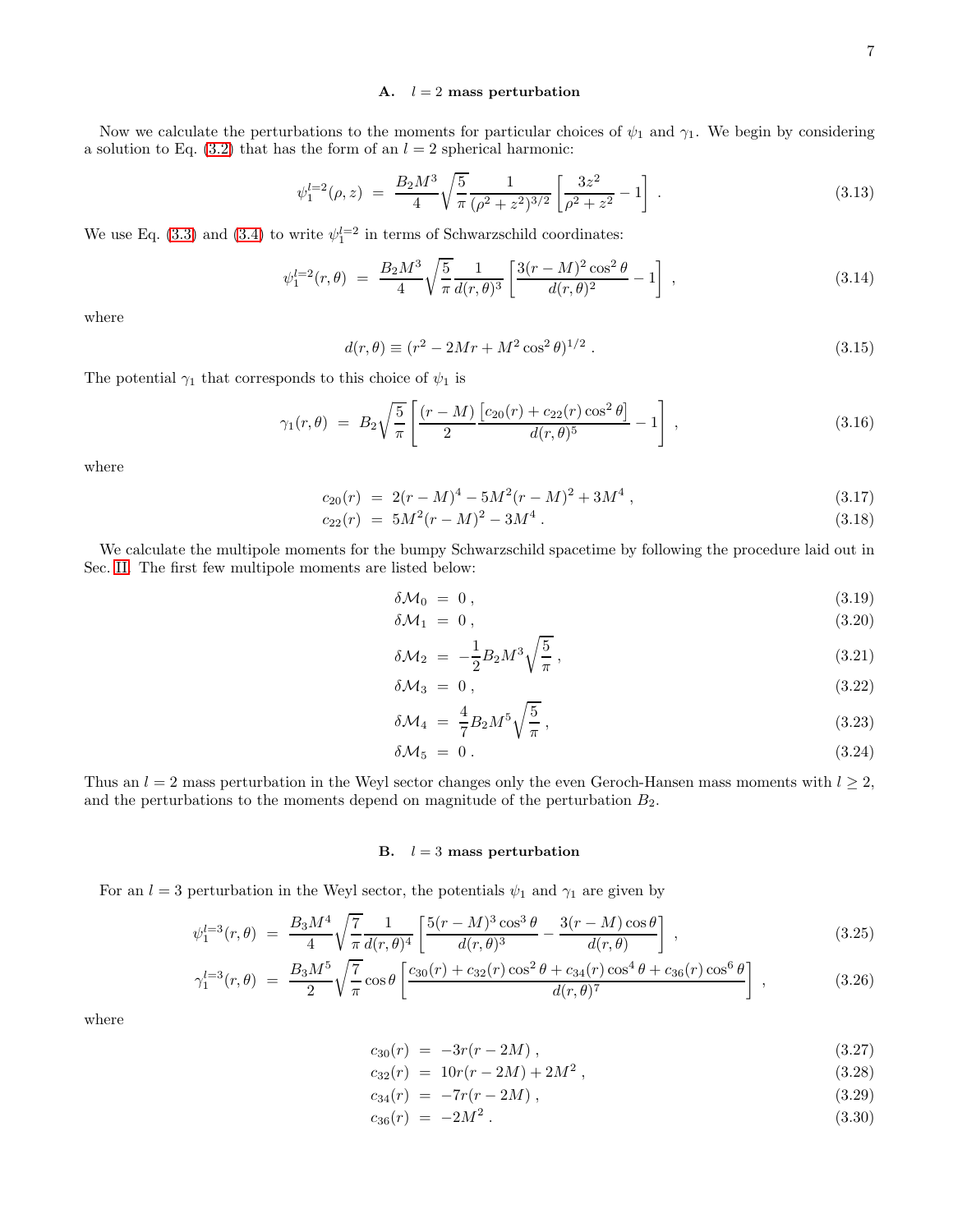The first few multipole moments are listed below:

$$
\delta \mathcal{M}_0 = 0, \qquad (3.31)
$$

$$
\delta \mathcal{M}_1 = 0, \tag{3.32}
$$

$$
\delta M_2 = 0, \tag{3.33}
$$

$$
\delta \mathcal{M}_3 = -\frac{1}{2} B_3 M^4 \sqrt{\frac{7}{\pi}} \,, \tag{3.34}
$$

$$
\delta \mathcal{M}_4 = 0 \,, \tag{3.35}
$$

$$
\delta \mathcal{M}_5 = \frac{2}{3} B_3 M^6 \sqrt{\frac{7}{\pi}} \,. \tag{3.36}
$$

An  $l = 3$  mass perturbation in the Weyl sector changes only the odd Geroch-Hansen mass moments with  $l \geq 3$  by an amount proportional to  $B_3$ .

# <span id="page-7-0"></span>IV. PERTURBATIONS TO THE MASS MOMENTS: KERR BACKGROUND

Now we repeat this procedure for a bumpy Kerr black hole with perturbed mass moments. We generate this spacetime by applying the Newman-Janis algorithm [\[8\]](#page-14-7) to the bumpy Schwarzschild spacetime, yielding [\[7](#page-14-6)]

$$
ds^{2} = -(1+2\psi_{1})\left(1-\frac{2Mr}{\Sigma}\right)dt^{2} - \gamma_{1}\frac{4a^{2}Mr\sin^{2}\theta}{\Delta\Sigma}dt dr - (1+2\psi_{1}-\gamma_{1})\frac{4aMr\sin^{2}\theta}{\Sigma}dt d\phi
$$

$$
+(1+2\gamma_{1}-2\psi_{1})\frac{\Sigma}{\Delta}dr^{2} + 2\gamma_{1}\left[1+\frac{2Mr(r^{2}+a^{2})}{\Delta\Sigma}\right]a\sin^{2}\theta dr d\phi + (1+2\gamma_{1}-2\psi_{1})\Sigma d\theta^{2}
$$

$$
+\left[(r^{2}+a^{2})^{2}-a^{2}\Delta\sin^{2}\theta + (\gamma_{1}-\psi_{1})\frac{8a^{2}M^{2}r^{2}\sin^{2}\theta}{\Sigma-2Mr} - 2\psi_{1}\frac{\Sigma^{2}\Delta}{\Sigma-2Mr}\right]\frac{\sin^{2}\theta}{\Sigma}d\phi^{2}, \qquad (4.1)
$$

where, as before,  $\Delta = r^2 - 2Mr + a^2$  and  $\Sigma = r^2 + a^2 \cos^2 \theta$ . This spacetime limits to the Kerr metric when  $\psi_1 \to 0$ and  $\gamma_1 \to 0$ ; in the limit  $a \to 0$ , it reproduces the bumpy Schwarzschild metric.

As with the bumpy Schwarzschild case, we need to compute the conformal factor and the Ernst potential for the spacetime. The conformal factor is

$$
\Omega = \bar{R}^2 \left[ \left( 1 - \frac{M^2 - a^2}{4} \bar{R}^2 \right)^2 - a^2 \bar{R}^2 \sin^2 \theta \right]^{-1/2} (1 - \gamma_1) . \tag{4.2}
$$

To compute the Ernst potential, we need to compute the norm and the twist of the timelike Killing vector. The norm is straightforward; it is given by

$$
\lambda = \left(1 - \frac{2Mr}{\Sigma}\right)(1 + 2\psi_1). \tag{4.3}
$$

Notice that the portion of the norm proportional to the perturbation falls off as  $r^{-(l+1)}$ .

The twist is much trickier. Formally, it does not exist; the construction detailed in Ref. [\[7](#page-14-6)] for making a bumpy Kerr black hole does not leave the spacetime vacuum in GR. Consider, for example, the  $l = 2$  perturbation, described in more detail below. If we compute the Einstein tensor and enforce the Einstein equation  $G_{\mu\nu} = 8\pi T_{\mu\nu}$ , we find that, in the large  $r$  limit and to leading order in  $a$ , the spacetime has a stress-energy tensor whose only non-vanishing components are

$$
T_{\theta\phi} = \frac{3}{8\pi} a B_2 M^4 \sqrt{\frac{5}{\pi}} \frac{(3 - 5\cos^2\theta)\cos\theta\sin^3\theta}{r^5} \,. \tag{4.4}
$$

It may be possible to generalize Geroch-Hansen moments to nonvacuum spacetimes, but that is beyond the scope of this paper. For our purposes, it is sufficient to say that for the kinds of perturbations we have considered, the spacetime approaches vacuum very rapidly in the region where we need to use the twist. In general, since the stress-energy tensor is constructed from two derivatives of the metric, an order l perturbation to the metric produces non-zero stress-energy tensor which fall off as  $r^{-(l+3)}$ . This enables us to define the spacetime's twist to the order necessary to define the Geroch-Hansen moments to order  $l + 1$ .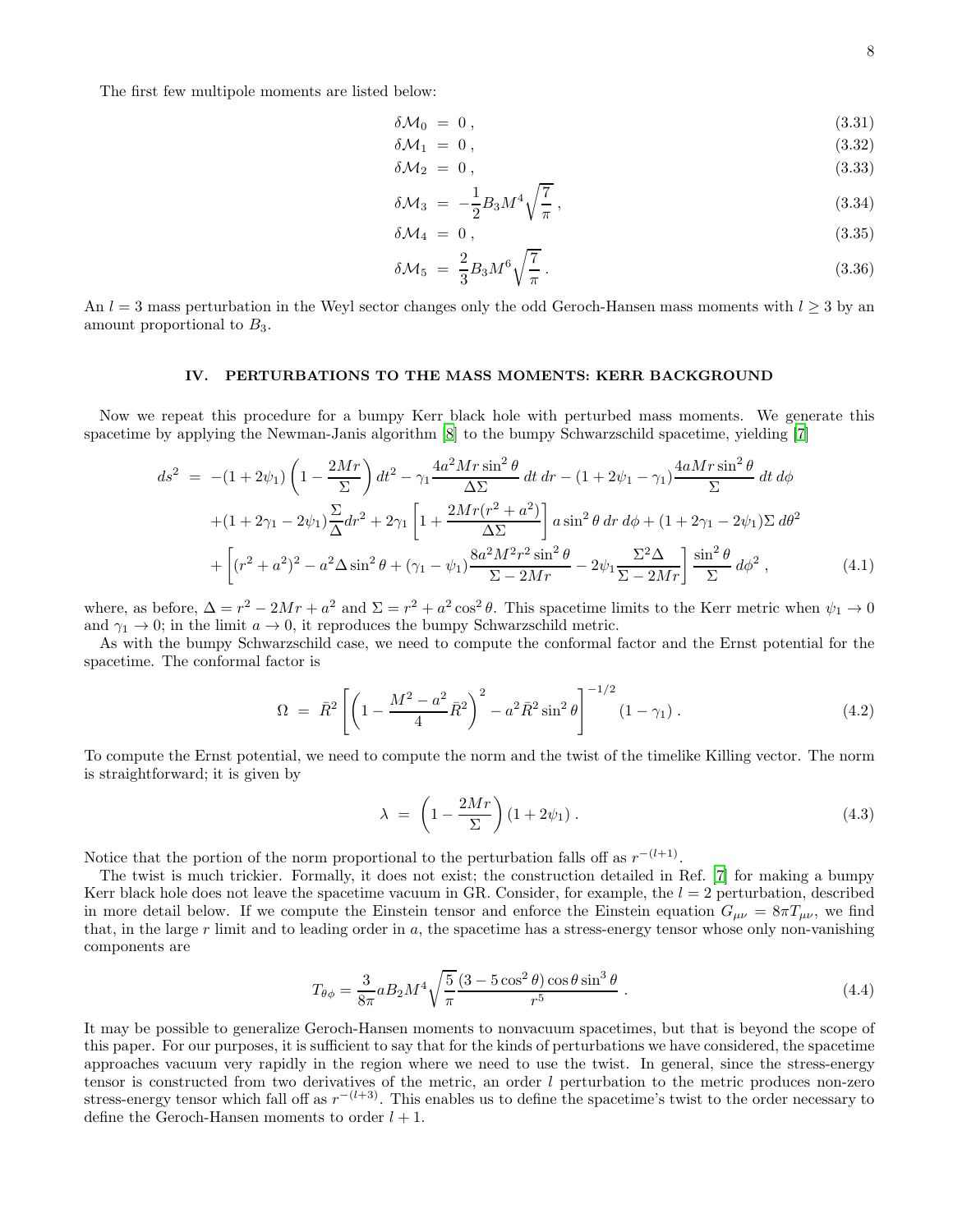We divide the curl into two parts: the gradient of a scalar function  $\omega'$  plus some correction term  $v_{\alpha}$ .

<span id="page-8-1"></span>
$$
\omega_{\alpha} = \nabla_{\alpha} \omega' + v_{\alpha} \,. \tag{4.5}
$$

For an order l mass perturbation, the scalar function  $\omega'$  is the same as for the unperturbed Kerr spacetime:

$$
\omega' = -\frac{2aM\cos\theta}{\Sigma} \,. \tag{4.6}
$$

The correction term  $v_\alpha$  falls off as  $r^{-(l+3)}$ . Since, at large r, the portion of the norm proportional to the perturbation falls off as  $r^{-(l+1)}$ , the correction to the curl can be neglected. We thus treat  $\omega'$  as the spacetime's twist.

# A.  $l = 2$  mass perturbation

We generate an  $l = 2$  mass moment perturbation on a Kerr background by applying the Newman-Janis algorithm to the potentials on a Schwarzschild background, Eq. [\(3.14\)](#page-6-0) and [\(3.16\)](#page-6-1). This yields

$$
\psi_1^{l=2}(r,\theta) = \frac{B_2 M^3}{4} \sqrt{\frac{5}{\pi}} \frac{1}{d(r,\theta,a)^3} \left[ \frac{3L(r,\theta,a)^2 \cos^2 \theta}{d(r,\theta,a)^2} - 1 \right],
$$
\n(4.7)

$$
\gamma_1^{l=2}(r,\theta) = B_2 \sqrt{\frac{5}{\pi}} \left[ \frac{L(r,\theta,a)}{2} \frac{\left[c_{20}(r,a) + c_{22}(r,a)\cos^2\theta + c_{24}(r,a)\cos^4\theta\right]}{d(r,\theta,a)^5} - 1 \right],\tag{4.8}
$$

where

<span id="page-8-0"></span>
$$
d(r, \theta, a) = \sqrt{r^2 - 2Mr + (M^2 + a^2)\cos^2\theta},
$$
\n(4.9)

$$
L(r, \theta, a) = \sqrt{(r - M)^2 + a^2 \cos^2 \theta},
$$
\n(4.10)

and

$$
c_{20}(r,a) = 2(r-M)^4 - 5M^2(r-M)^2 + 3M^4,
$$
\n(4.11)

$$
c_{22}(r,a) = 5M^2(r-M)^2 - 3M^4 + a^2 \left[4(r-M)^2 - 5M^2\right],
$$
\n(4.12)

$$
c_{24}(r,a) = a^2(2a^2 + 5M^2). \tag{4.13}
$$

The Ernst potential is given by

$$
\xi = \frac{M}{r - M - ia\cos\theta} + \frac{B_2 M^3}{4} \sqrt{\frac{5}{\pi}} \frac{r(r - 2M)}{(r - M)^2} \left[ \frac{r(r - 2M) - (3r^2 - 6Mr + 2M^2)\cos^2\theta}{d(r, \theta)^5} \right].
$$
 (4.14)

We calculate the multipole moments following the procedure outlined in the previous sections. The changes to the multipole moments are

$$
\delta \mathcal{M}_0 = 0, \qquad (4.15)
$$

$$
\delta \mathcal{M}_1 = 0, \tag{4.16}
$$

$$
\delta \mathcal{M}_2 = -\frac{1}{2} B_2 M^3 \sqrt{\frac{5}{\pi}} \,, \tag{4.17}
$$

$$
\delta \mathcal{M}_3 = 0. \tag{4.18}
$$

The lowest order multipole that is affected is the  $l = 2$  mass moment, and the change is the same as for an  $l = 2$ mass perturbation on a Schwarzschild background. The multipole moments are well-defined up to the  $\mathcal{M}_3$  moment; the higher order moments are not well-defined because of the presence of a fluid that behaves in the large  $r$  limit as an  $l = 4$  multipole.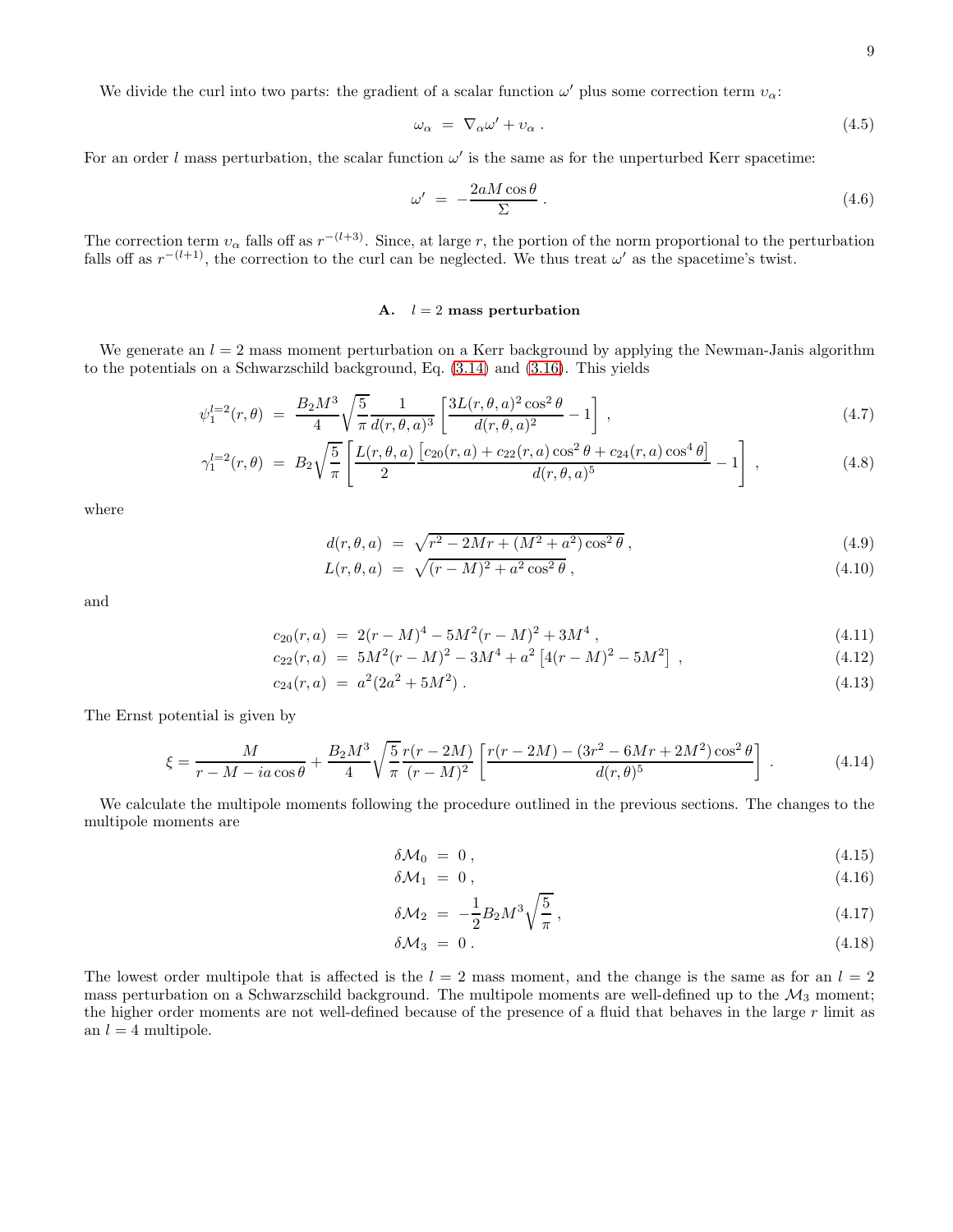### B.  $l = 3$  mass perturbation

We generate an  $l = 3$  mass moment perturbation on a Kerr background by applying the Newman-Janis algorithm to the potentials on a Schwarzschild background, Eq. [\(3.25\)](#page-6-2) and [\(3.26\)](#page-6-2), which yields

$$
\psi_1^{l=3}(r,\theta) = \frac{B_3 M^4}{4} \sqrt{\frac{7}{\pi}} \frac{1}{d(r,\theta,a)^4} \left[ \frac{5L(r,\theta,a)^3 \cos^3 \theta}{d(r,\theta,a)^3} - \frac{3L(r,\theta,a) \cos \theta}{d(r,\theta,a)} \right],
$$
\n(4.19)

$$
\gamma_1^{l=3}(r,\theta) = \frac{B_3 M^5}{2} \sqrt{\frac{7}{\pi}} \cos \theta \left[ \frac{c_{30}(r,a) + c_{32}(r,a) \cos^2 \theta + c_{34}(r,a) \cos^4 \theta + c_{36}(r,a) \cos^6 \theta}{d(r,\theta,a)^7} \right],
$$
(4.20)

where

$$
c_{30}(r,a) = -3r(r-2M), \qquad (4.21)
$$

$$
c_{32}(r,a) = 10r(r - 2M) + 2M^5 - 3a^2,
$$
\n(4.22)

$$
c_{34}(r,a) = -7r(r-2M) + 10a^2, \qquad (4.23)
$$

$$
c_{36}(r,a) = -2M^2 - 7a^2. \tag{4.24}
$$

The Ernst potential is given by

$$
\xi = \frac{M}{r - M - ia\cos\theta} + \frac{B_3 M^4}{4} \sqrt{\frac{7}{\pi}} \frac{r(r - 2M)}{r - M} \left[ \frac{3r(r - 2M) - (5r^2 - 10Mr + 2M^2)\cos^2\theta}{d(r, \theta)^7} \right] \,. \tag{4.25}
$$

The changes to the multipole moments are

$$
\delta \mathcal{M}_0 = 0, \qquad (4.26)
$$

$$
\delta \mathcal{M}_1 = 0, \tag{4.27}
$$

$$
\delta \mathcal{M}_2 = 0 \,, \tag{4.28}
$$

$$
\delta \mathcal{M}_3 = -\frac{1}{2} B_3 M^4 \sqrt{\frac{7}{\pi}} \,, \tag{4.29}
$$

$$
\delta \mathcal{M}_4 = 0. \tag{4.30}
$$

The perturbation changes the  $l = 3$  mass multipole, and the change is the same as for an  $l = 3$  mass perturbation on a Schwarzschild background. The lower order multipoles are unchanged.

# <span id="page-9-0"></span>V. PERTURBATIONS TO THE SPIN MOMENTS: SCHWARZSCHILD BACKGROUND

When we defined mass perturbations in Sec. [III](#page-5-0) and [IV,](#page-7-0) we based our definition on the multipolar expansion of the gravitational potential in Newtonian gravity. We cannot do the same thing for spin perturbations because in Newtonian gravity, mass currents are not a source of the gravitational field. Instead, we create perturbations to the spin moments by adding an imaginary perturbation to the Ernst potential as defined in Eq. [\(2.10\)](#page-3-0):

$$
\Xi = \Xi_{\text{Schw}} + i\Xi_1 \tag{5.1}
$$

where  $\Xi_{Schw} = r/M - 1$  is the Ernst potential for the Schwarzschild spacetime.

When we constructed mass perturbations, we defined a set of perturbations that are proportional to spherical harmonic functions in the large r limit by imposing the condition that the metric satisfy the Einstein equations to first order. We want to define a similar set of perturbations to the spin moments. As shown by Ernst [\[13\]](#page-14-12), enforcing the vacuum Einstein equations to first order gives the following constraint equation for  $\Xi_1$ :

<span id="page-9-1"></span>
$$
\nabla^2 \left( \frac{\partial^2 \Xi_1}{\partial r^2} \right) = 0 \tag{5.2}
$$

As discussed in [\[13\]](#page-14-12), one class of solutions to this equation includes the linearized Kerr spacetime; we discuss this in more detail in the appendix. We construct bumpy black holes by considering another class of solutions to Eq. [\(5.2\)](#page-9-1). Since  $(\partial^2 \Xi_1/\partial r^2)$  satisfies Laplace's equation, we can define an order l spin perturbation as one for which  $(\partial^2 \Xi_1/\partial r^2)$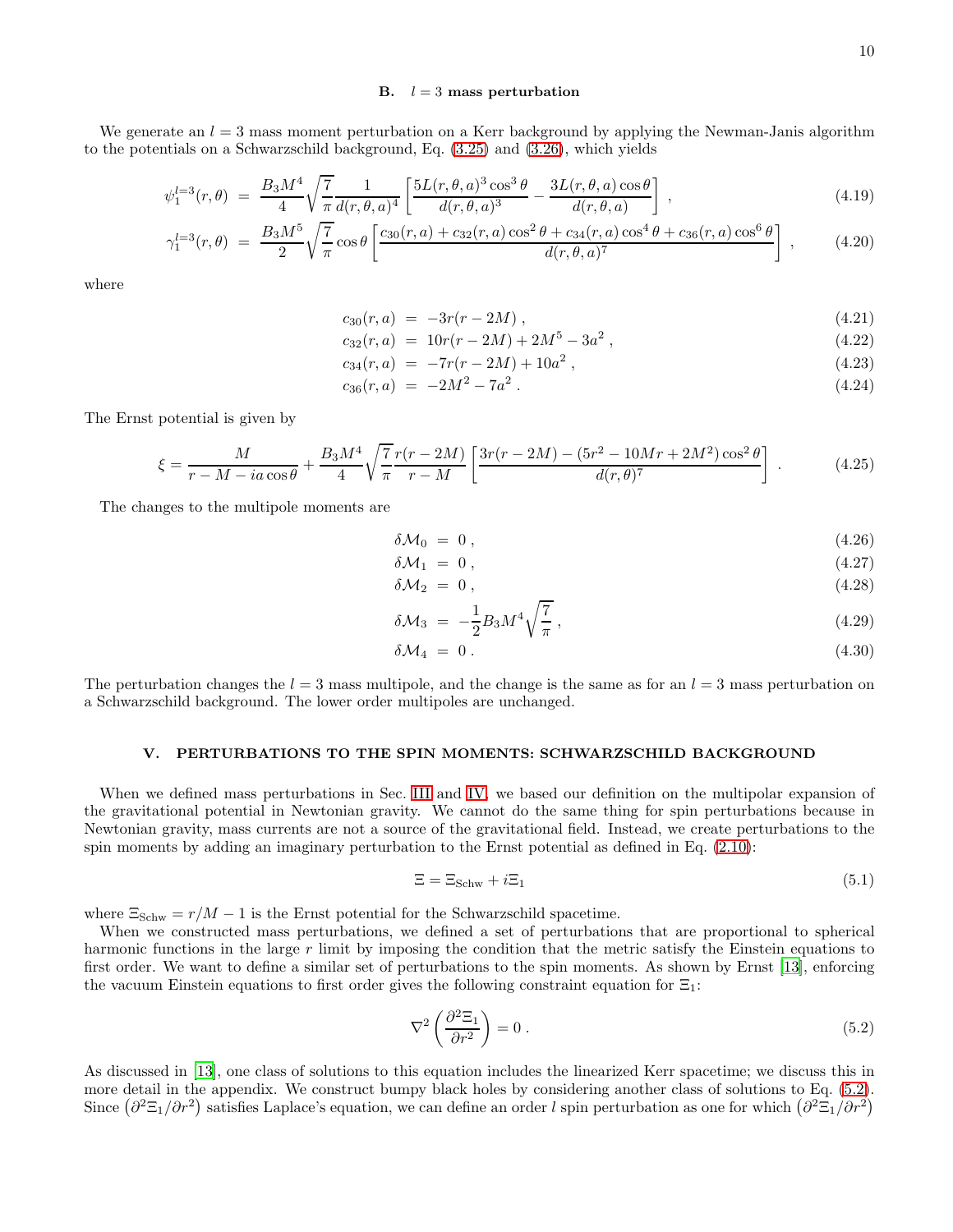is an order  $l$  spherical harmonic. We can relate the perturbation to the Ernst potential to changes in the timelike Killing vector field by inverting Eq. [\(2.10\)](#page-3-0):

$$
\epsilon = \frac{\Xi - 1}{\Xi + 1} \tag{5.3}
$$

$$
= 1 - \frac{2M}{r} + i \frac{2M^2}{r^2} \Xi_1 \,. \tag{5.4}
$$

The perturbation leaves the norm of the timelike Killing vector unchanged, but it changes the twist of the timelike Killing vector, which was formerly zero, to

$$
\omega = \frac{2M^2}{r^2} \Xi_1 \,. \tag{5.5}
$$

The metric now has a nonzero  $g_{t\phi}$  component, which we denote  $\sigma_1$ :

<span id="page-10-2"></span>
$$
ds^{2} = -\left(1 - \frac{2M}{r}\right)dt^{2} + 2\sigma_{1} dt d\phi + \left(1 - \frac{2M}{r}\right)^{-1} dr^{2} + r^{2} d\theta^{2} + r^{2} \sin^{2} \theta d\phi^{2}, \qquad (5.6)
$$

where  $\sigma_1$  is related to  $\Xi_1$  by

<span id="page-10-0"></span>
$$
\frac{\partial}{\partial r} \left( \frac{r \sigma_1}{r - 2M} \right) = \frac{2M^2 \sin \theta}{(r - 2M)^2} \frac{\partial \Xi_1}{\partial \theta} , \qquad (5.7)
$$

$$
\frac{\partial \sigma_1}{\partial \theta} = \frac{2M^2 \sin \theta}{r} \left( 2\Xi_1 - r \frac{\partial \Xi_1}{\partial r} \right) . \tag{5.8}
$$

Equations [\(5.7\)](#page-10-0) and [\(5.8\)](#page-10-0) overdetermine  $\sigma_1$ ; we will use Eq. (5.7) to calculate  $\sigma_1$  with the boundary conditions

$$
\lim_{r \to \infty} \sigma_1 = 0, \tag{5.9}
$$

$$
\lim_{r \to \infty} \frac{\partial \sigma_1}{\partial r} = 0.
$$
\n(5.10)

Once we have the perturbed metric, we can calculate the multipole moments using the same procedure as in Sec. [III.](#page-5-0)

# A.  $l = 2$  spin perturbation

We define an  $l = 2$  spin perturbation by specifying a solution to Eq. [\(5.2\)](#page-9-1) that has the form of an  $l = 2$  spherical harmonic:

<span id="page-10-1"></span>
$$
\frac{\partial^2 \Xi_1}{\partial r^2} = \frac{S_2 M}{4} \sqrt{\frac{5}{\pi}} \frac{1}{(\rho^2 + z^2)^{3/2}} \left[ \frac{3z^2}{\rho^2 + z^2} - 1 \right] . \tag{5.11}
$$

We can use Eq.  $(3.3)$  and  $(3.4)$  to rewrite Eq.  $(5.11)$  in terms of Schwarzschild coordinates:

$$
\frac{\partial^2 \Xi_1}{\partial r^2} = \frac{S_2 M}{4} \sqrt{\frac{5}{\pi}} \frac{1}{d(r,\theta)^3} \left[ \frac{3(r-M)^2 \cos^2 \theta}{d(r,\theta)} - 1 \right], \qquad (5.12)
$$

where  $d(r, \theta)$  is defined in Eq. [\(3.15\)](#page-6-3). Integrating, and imposing the conditions  $\partial \sigma_1/\partial r \to 0$  and  $\sigma_1 \to 0$  as  $r \to \infty$ yields

$$
\Xi_1(r,\theta) = \frac{S_2}{4} \sqrt{\frac{5}{\pi}} \frac{[d(r,\theta)^2 - (r-M)d(r,\theta) + M^2 \cos^2 \theta]}{Md(r,\theta)}.
$$
\n(5.13)

From the perturbation to  $\Xi$ , we can calculate the perturbation to the metric  $\sigma_1$ :

$$
\sigma_1 = \frac{S_2 M}{2} \sqrt{\frac{5}{\pi}} \cos \theta \left[ \frac{2d(r,\theta)}{r} - \frac{r-M}{d(r,\theta)} - \left( 1 - \frac{2M}{r} \right) \right] \,. \tag{5.14}
$$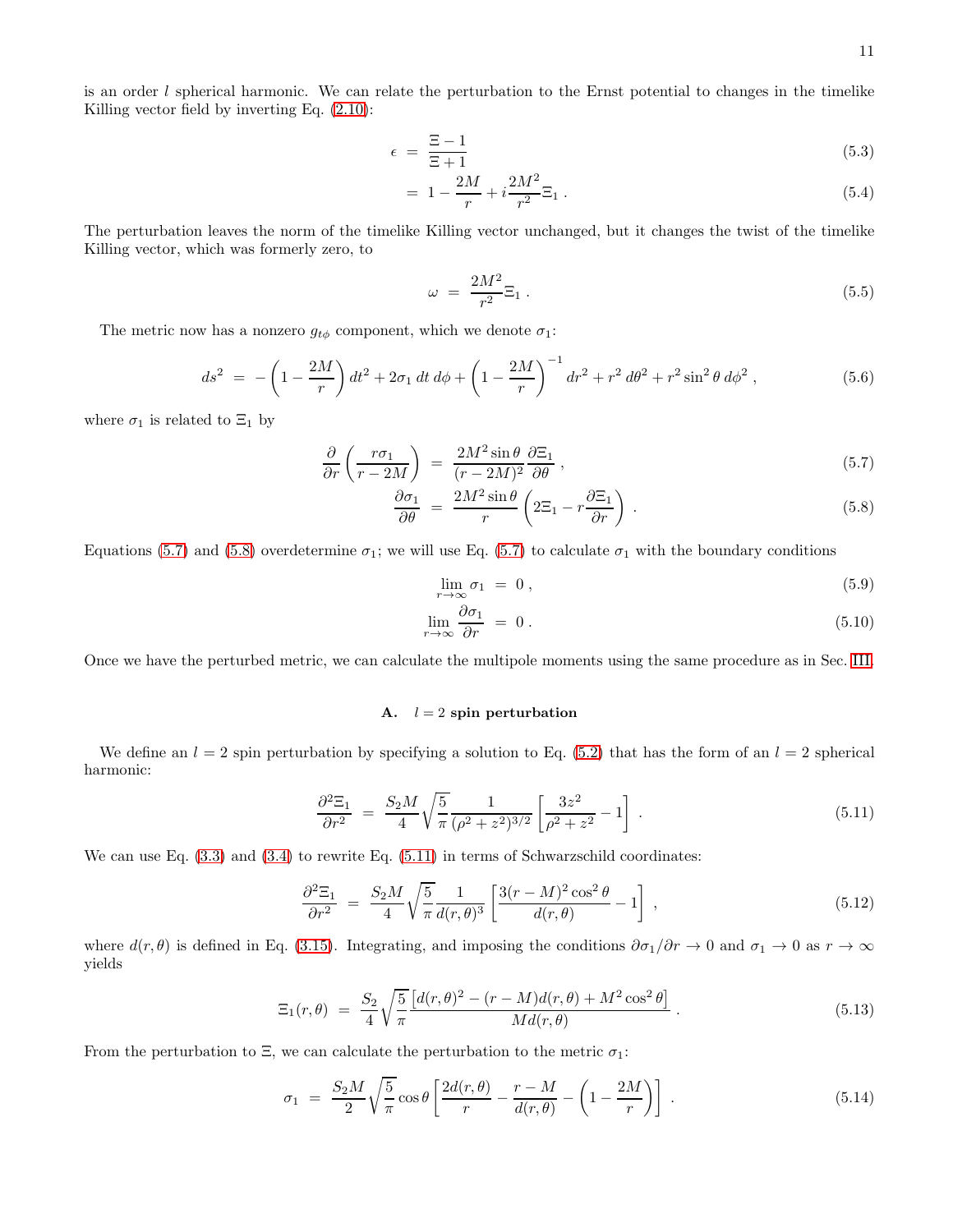The first few multipole moments are listed below:

$$
\delta \mathcal{M}_0 = 0 \,, \tag{5.15}
$$

δM<sup>1</sup> = 0 , (5.16) 1 r 5

$$
\delta \mathcal{M}_2 = i \frac{1}{4} S_2 M^3 \sqrt{\frac{9}{\pi}}, \qquad (5.17)
$$

$$
\delta \mathcal{M}_3 = 0 \,, \tag{5.18}
$$

$$
\delta \mathcal{M}_4 = -i \frac{1}{28} S_2 M^5 \sqrt{\frac{5}{\pi}} \,, \tag{5.19}
$$

$$
\delta \mathcal{M}_5 = 0. \tag{5.20}
$$

The  $l = 2$  spin perturbation changes the even spin moments for  $l \geq 2$ , but leaves the odd spin moments and all of the mass moments unchanged.

# B.  $l = 3$  spin perturbation

Consider an  $l = 3$  spin perturbation:

$$
\frac{\partial^2 \Xi_1}{\partial r^2} = \frac{S_3 M^2}{4} \sqrt{\frac{7}{\pi}} \frac{1}{(\rho^2 + z^2)^2} \left[ \frac{5z^3}{(\rho^2 + z^2)^{3/2}} - \frac{3z}{(\rho^2 + z^2)^{1/2}} \right] \,. \tag{5.21}
$$

Then the perturbation to the Ernst potential  $\Xi_1$  is given by

$$
\Xi_1 = i\frac{S_3}{12}\sqrt{\frac{7}{\pi}}\cos\theta \left[3 - \frac{(r - M)(3d(r, \theta)^2 - M^2\cos^2\theta)}{d(r, \theta)^3}\right] \,. \tag{5.22}
$$

This corresponds to a perturbation to the metric given by

$$
\sigma_1 = \frac{S_3 M}{6} \sqrt{\frac{7}{\pi}} \left[ \left( 1 - \frac{2M}{r} \right) \frac{r^2 (2r - 3M) - 3Mr(r - 2M)\cos^2\theta - 2M^3 \cos^4\theta}{d(r, \theta)^3} - \frac{2r - M - 3M \cos^2\theta}{r} \right] \,. \tag{5.23}
$$

The first few multipole moments are listed below:

$$
\delta \mathcal{M}_0 = 0 \,, \tag{5.24}
$$

$$
\delta \mathcal{M}_1 = 0 \,, \tag{5.25}
$$

$$
\delta \mathcal{M}_2 = 0 \,, \tag{5.26}
$$

$$
\delta \mathcal{M}_3 = i \frac{1}{12} S_3 M^4 \sqrt{\frac{7}{\pi}} \,, \tag{5.27}
$$

$$
\delta \mathcal{M}_4 = 0 \,, \tag{5.28}
$$

$$
\delta \mathcal{M}_5 = -i \frac{1}{36} S_3 M^6 \sqrt{\frac{7}{\pi}} \,. \tag{5.29}
$$

The  $l = 3$  spin perturbation changes only the odd Geroch-Hansen moments for  $l \geq 3$ .

# <span id="page-11-0"></span>VI. PERTURBATIONS TO THE SPIN MOMENTS: KERR BACKGROUND

We generate a Kerr spacetime with perturbed spin moments by applying the Newman-Janis algorithm to the Schwarzschild spacetime with perturbed spin moments, whose metric is given in Eq. [\(5.6\)](#page-10-2). This yields

$$
ds^{2} = -\left(1 - \frac{2Mr}{\Sigma} - \frac{4aMr}{\Sigma^{2}}\sigma_{1}\right)dt^{2} - \left[\frac{4aMr\sin^{2}\theta}{\Sigma} + 4\sigma_{1}\left(\frac{(r^{2} + a^{2})2Mr}{\Sigma^{2}} + \frac{\Delta}{\Sigma} - \frac{\Delta}{2\Sigma - 4Mr}\right)\right]dt d\phi
$$

$$
+ \frac{\Sigma}{\Delta}dr^{2} + \Sigma d\theta^{2} + \left[(r^{2} + a^{2})^{2} - a^{2}\Delta\sin^{2}\theta + \frac{4aMr}{\Sigma - 2Mr}\sigma_{1}\left(\Delta + \frac{2Mr(r^{2} + a^{2})}{\Sigma}\right)\right] \frac{\sin^{2}\theta}{\Sigma} d\phi^{2}.
$$
(6.1)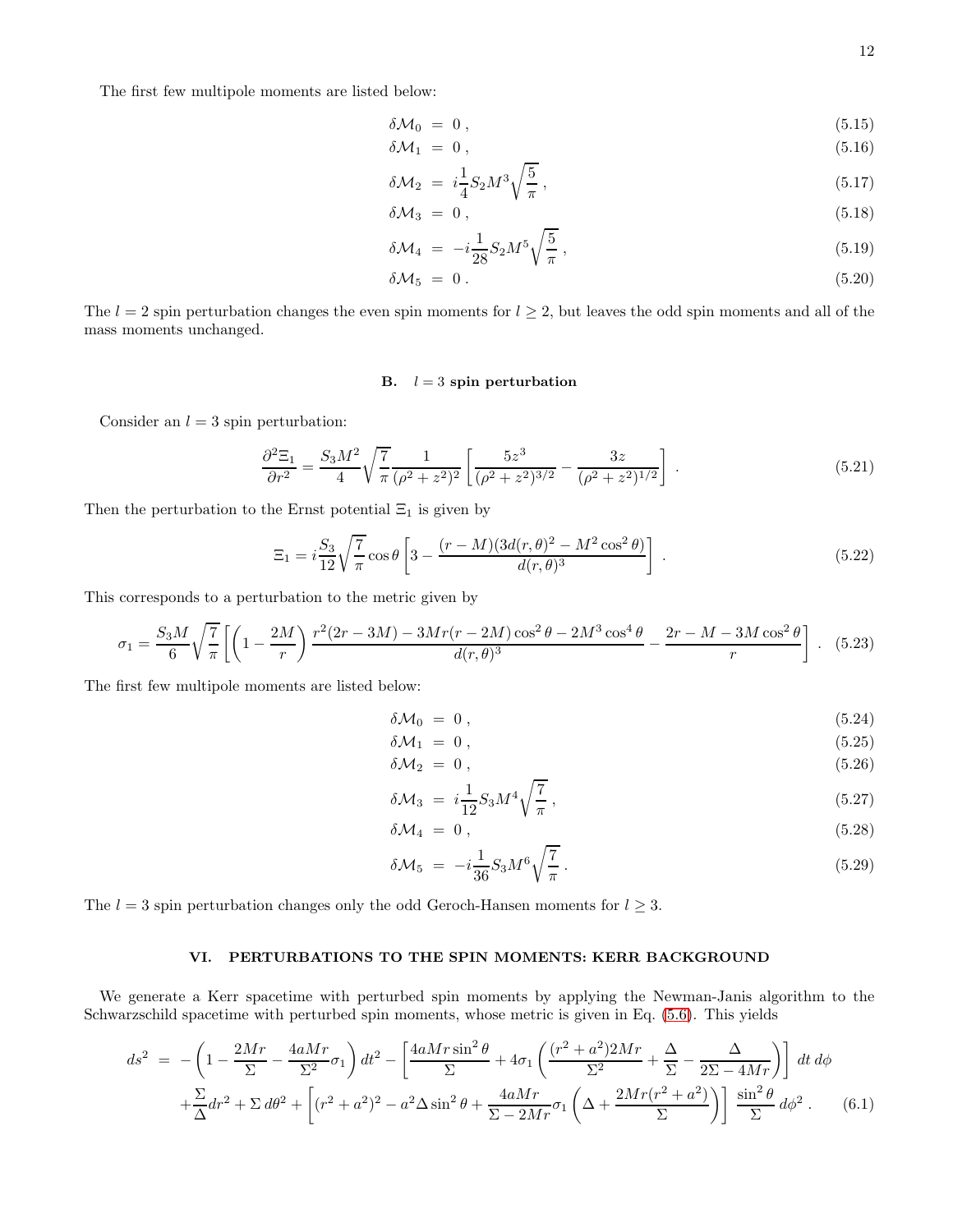The norm of the timelike Killing vector is

<span id="page-12-0"></span>
$$
\lambda = 1 - \frac{2Mr}{\Sigma} + \frac{4aMr}{\Sigma^2} \sigma_1(r, \theta) \tag{6.2}
$$

As in Sec. [IV,](#page-7-0) we cannot define the twist because the spacetime is not vacuum. For example, in the large r limit and expanding in a, the stress-energy tensor of the Kerr spacetime with an  $l = 2$  spin perturbation, which we define in the following section, has nonzero terms

$$
T_{\theta\theta} = -\frac{39}{8\pi} a S_2 M^4 \sqrt{\frac{5}{\pi}} \frac{\cos\theta \sin^2\theta}{r^5} , \qquad (6.3)
$$

$$
T_{\phi\phi} = -\frac{27}{8\pi} aS_2 M^4 \sqrt{\frac{5}{\pi}} \frac{\cos\theta \sin^4\theta}{r^5} \,. \tag{6.4}
$$

In general, an order l spin perturbation creates nonzero terms in the stress-energy tensor that fall off like  $r^{-(l+3)}$ . As in Sec. [IV,](#page-7-0) this allows us to define the Geroch-Hansen moments up to order  $l + 1$ . Unlike in the case of a mass perturbation on a Kerr background, we will find that the twist depends on the perturbation, so we cannot go further in our calculation without choosing a particular perturbation.

# A.  $l = 2$  spin perturbation

We define an  $l = 2$  spin perturbation with the perturbation potential

$$
\sigma_1(r,\theta) = -\frac{S_2M}{2}\sqrt{\frac{5}{\pi}}\cos\theta \left[\frac{M}{L(r,\theta,a)+M}\frac{L(r,\theta,a)+M\sin^2\theta}{d(r,\theta,a)} + \frac{L(r,\theta,a)-M-d(r,\theta,a)}{L(r,\theta,a)+M}\right],\tag{6.5}
$$

where  $d(r, \theta, a)$  and  $L(r, \theta, a)$  are defined in Eq. [\(4.9\)](#page-8-0) and [\(4.10\)](#page-8-0), respectively. Now we need to construct the Ernst potential. The norm of the timelike Killing vector is given by Eq. [\(6.2\)](#page-12-0). As discussed in Sec. [IV,](#page-7-0) we can write the curl of a nonvacuum spacetime in the form of Eq.  $(4.5)$ . We define  $\omega'$  by ignoring all terms of order  $aS_2$  in the curl. This yields

$$
\omega' = -\frac{2aM\cos\theta}{\Sigma} - \frac{S_2M}{2}\sqrt{\frac{5}{\pi}}\frac{1}{r}\left[\frac{r^2 - 2Mr + 2M^2\cos^2\theta}{r d(r,\theta)} - \left(1 - \frac{M}{r}\right)\right] \tag{6.6}
$$

In this case,  $v_\alpha$  falls off like  $r^{-5}$ , so we are justified in treating  $\omega'$  as the twist. The Ernst potential is

$$
\xi = \frac{M}{r - M - ia\cos\theta} + i\frac{S_2M}{4} \sqrt{\frac{5}{\pi}} \frac{r(r - 2M) - (r - M)d(r, \theta) + 2M^2\cos^2\theta}{(r - M)^2 d(r, \theta)}\,. \tag{6.7}
$$

Applying the procedure from the previous sections gives the multipole moments:

$$
\delta \mathcal{M}_0 = 0 \,, \tag{6.8}
$$

$$
\delta \mathcal{M}_1 = 0 \,, \tag{6.9}
$$

$$
\delta \mathcal{M}_2 = i \frac{1}{4} S_2 M^3 \sqrt{\frac{5}{\pi}} \,, \tag{6.10}
$$

$$
\delta \mathcal{M}_3 = 0. \tag{6.11}
$$

The perturbation changes the  $l = 2$  spin moment by the same amount as an  $l = 2$  spin perturbation on a Schwarzschild background, and it leaves lower order moments unchanged.

# B.  $l = 3$  spin perturbation

We consider an  $l = 3$  spin perturbation:

$$
\sigma_1(r,\theta) = \frac{S_3 M}{6} \sqrt{\frac{7}{\pi}} \left[ \frac{L(r,\theta,a) - M}{L(r,\theta,a) + M} \frac{s_{30}(r,a) + s_{32}(r,a)\cos^2\theta + s_{34}(r,a)\cos^4\theta}{d(r,\theta,a)^3} - \frac{2L(r,\theta,a) - M(3\cos^2\theta - 1)}{L(r,\theta,a) + M} \right],
$$
\n(6.12)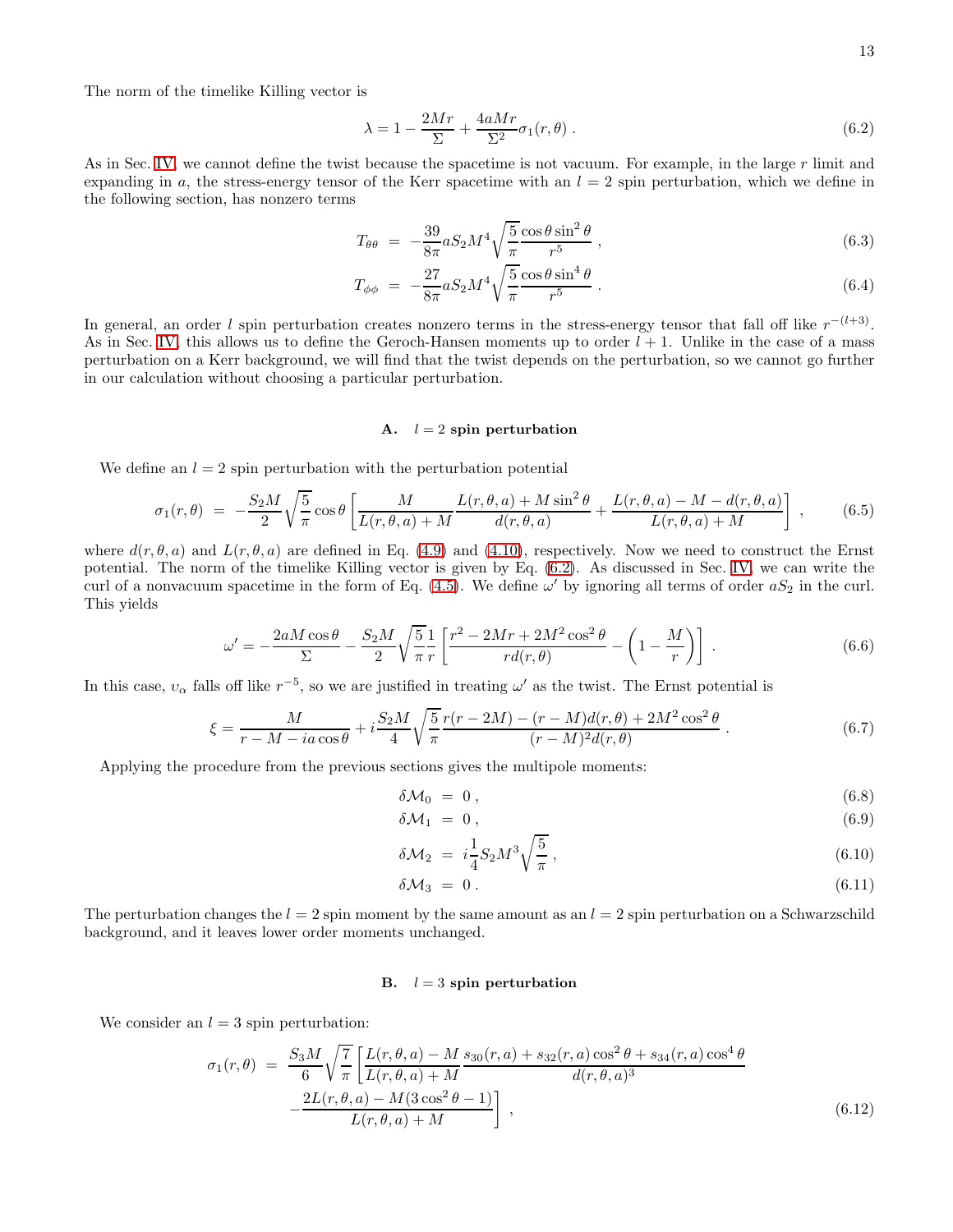where

$$
s_{30}(r,a) = 2L(r,\theta,a)^3 + 3r(r-2M) + 2M^3,
$$
\n(6.13)

$$
s_{32}(r,a) = -3M(r(r-2M) - a^2) , \qquad (6.14)
$$

$$
s_{34}(r,a) = -2M^3 - 3a^2M. \tag{6.15}
$$

Now we need to construct the Ernst potential. The norm of the timelike Killing vector is given by Eq. [\(6.2\)](#page-12-0). As discussed in Sec. [IV,](#page-7-0) we can write the curl of a nonvacuum spacetime in the form of Eq. [\(4.5\)](#page-8-1). We define  $\omega'$  by ignoring all terms of order  $aS_3$  in the curl. This yields

$$
\omega' = -\frac{2aM\cos\theta}{\Sigma} + \frac{S_3M^2}{6}\sqrt{\frac{7}{\pi}}\frac{\cos\theta}{r^2} \left[ \frac{(r-M)(3r^2 - 6rM + 2M^2\cos^2\theta)}{d(r,\theta)^3} - 3 \right] \,. \tag{6.16}
$$

In this case,  $v_\alpha$  falls off like  $r^{-6}$ , so we are justified in treating  $\omega'$  as the twist. The Ernst potential is

$$
\xi = \frac{M}{r - M - ia\cos\theta} + i\frac{S_3 M^2}{12} \sqrt{\frac{7}{\pi}} \cos\theta \left[ \frac{3r(r - 2M)(d(r, \theta) - r + M) + M^2 \cos^2\theta (3d(r, \theta) - 2r + 2M)}{(r - M)^2 d(r, \theta)^3} \right].
$$
 (6.17)

Applying the procedure from the previous sections gives the multipole moments:

$$
\delta \mathcal{M}_0 = 0, \qquad (6.18)
$$

$$
\delta \mathcal{M}_1 = 0, \tag{6.19}
$$

$$
\delta \mathcal{M}_2 = 0 \,, \tag{6.20}
$$

$$
\delta \mathcal{M}_3 = i \frac{1}{12} S_3 M^4 \sqrt{\frac{7}{\pi}} \,, \tag{6.21}
$$

$$
\delta \mathcal{M}_4 = 0. \tag{6.22}
$$

As in the case of an  $l = 3$  spin perturbation on a Schwarzschild background, the perturbation changes the  $l = 3$  spin moment but leaves lower order moments unchanged.

# <span id="page-13-0"></span>VII. CONCLUSION

This paper extends the formal definition of bumpy black holes that was introduced in [\[5\]](#page-14-4) and [\[7\]](#page-14-6). We consider two kinds of static, axisymmetric perturbations: those that perturb the mass moments and those that perturb the spin moments. The mass perturbations, as defined in [\[7](#page-14-6)], correspond to pure multipoles in the Weyl sector. We map these perturbations to changes in the Geroch-Hansen moments and showed that an order l Weyl perturbation changes the Geroch-Hansen mass moments above  $\mathcal{M}_l$  but leaves the lower order moments unchanged. We introduce bumps that perturb the spin moments, and we show that an order l spin perturbation changes the Geroch-Hansen spin moments above  $M_l$ . In principle, this allows us to build spacetimes whose multipoles agree with those of the Kerr spacetime up to some arbitrary order L but differ for  $l \geq L$ .

Now that the bumpy black hole formalism has been developed, the next step is to use this framework to construct tests of general relativity. As discussed in [\[7](#page-14-6)], changes to multipolar structure of the spacetime result in changes to the frequencies of geodesics. They also change the images that distant observers would see when rays are traced through the spacetime [\[16](#page-14-15)]. Previous work has focused on the effect of perturbations to the mass moments; we expect that perturbations to the current moments will produce different effects. Detailed analysis will be needed to see if perturbed current moments also leave an observationally important imprint. For any system in which the relevant motions are well described by geodesics, at least on short timescales, this framework should enable us to construct useful and interesting tests of the black hole no-hair theorem.

### Acknowledgments

The author thanks Scott Hughes and Leo Stein for useful discussions. The author also thanks Nico Yunes for helpful comments and suggestions. The program MATHEMATICA was used to perform the calculations. This work was supported by NSF Grant PHY-0449884 and by NASA grant NNX08AL42G.